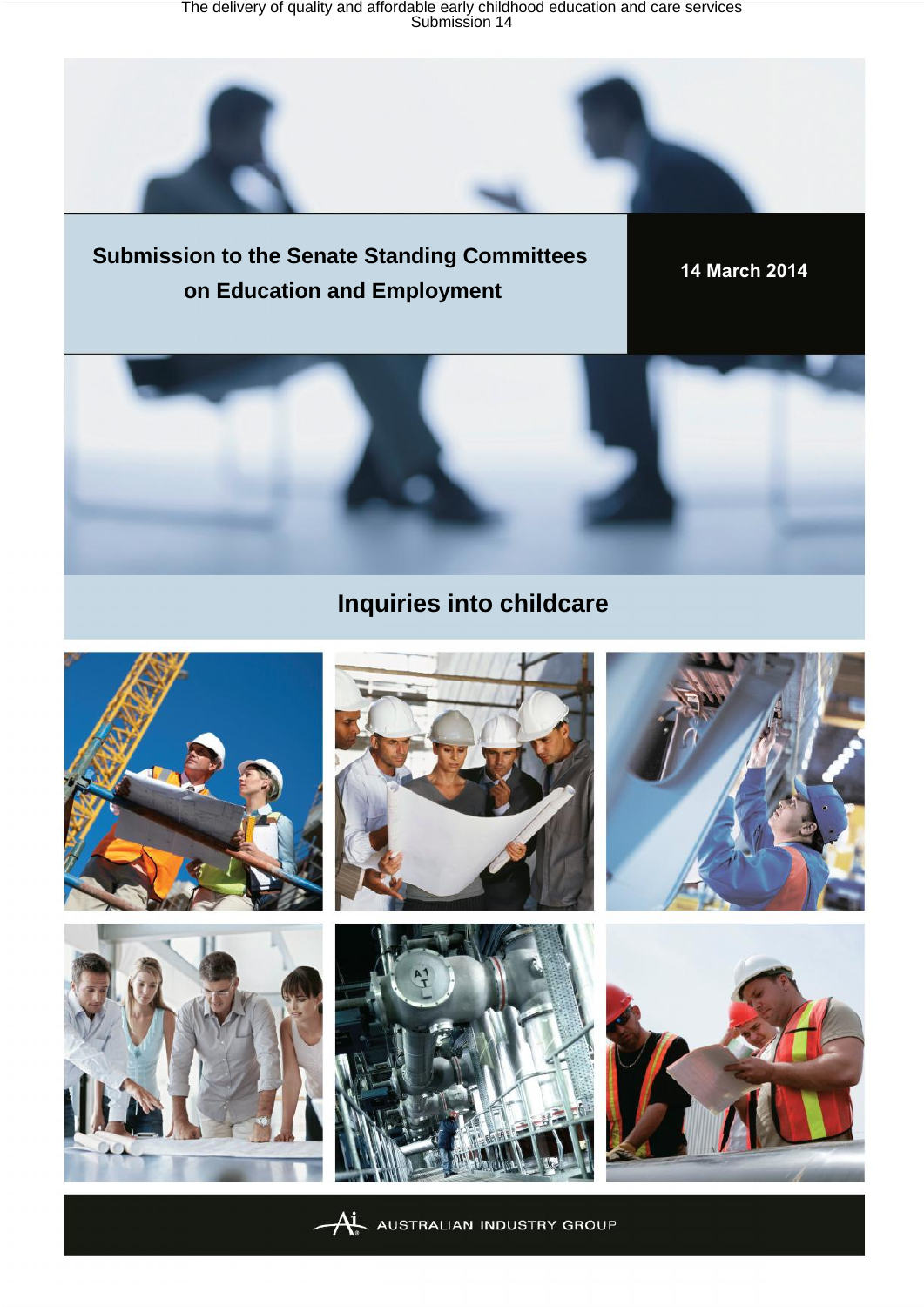## **Inquiries into Childcare**

## **Executive Summary**

The Australian Industry Group (Ai Group) welcomes the inquiries by the Senate Standing Committees on Education and Employment into the:

- Immediate future of the childcare sector in Australia; and
- Delivery and affordable early childhood education and care services.

This submission addresses both inquiries.

As employers, Ai Group's member businesses have a strong and direct interest in ensuring that their employees are able to attend work and can remain in the workforce after taking parental leave.

Employers also have a strong and direct interest in ensuring that participation in the workforce is increased so as to address skill shortages and the issues that are arising due to Australia's ageing population. Currently, access to affordable child care is a significant barrier to workforce participation, particularly for parents and carers who wish to work or work more hours.

Employers also have an interest in promoting a well-educated, literate and numerate workforce. Early childhood learning is the first stage in our education system and performs an essential role in ensuring that our future workforce has the skills and knowledge needed by industry.

Ai Group believes childcare policy should:

- maximise participation in the workforce, including participation by mothers of pre-school aged children and other primary carers; and
- provide the best possible early learning foundation for all children, in order to improve future education, training and skill levels.

Our current childcare and early learning system requires improvement with regard to:

- **access** (including equality of access, flexibility of access and geographic distribution);
- **affordability** for families of various incomes, work arrangements and family types;
- **flexibility and choice** with regard to the type, location and hours of childcare;
- **quality** of pre-school childcare with regard to early child learning; and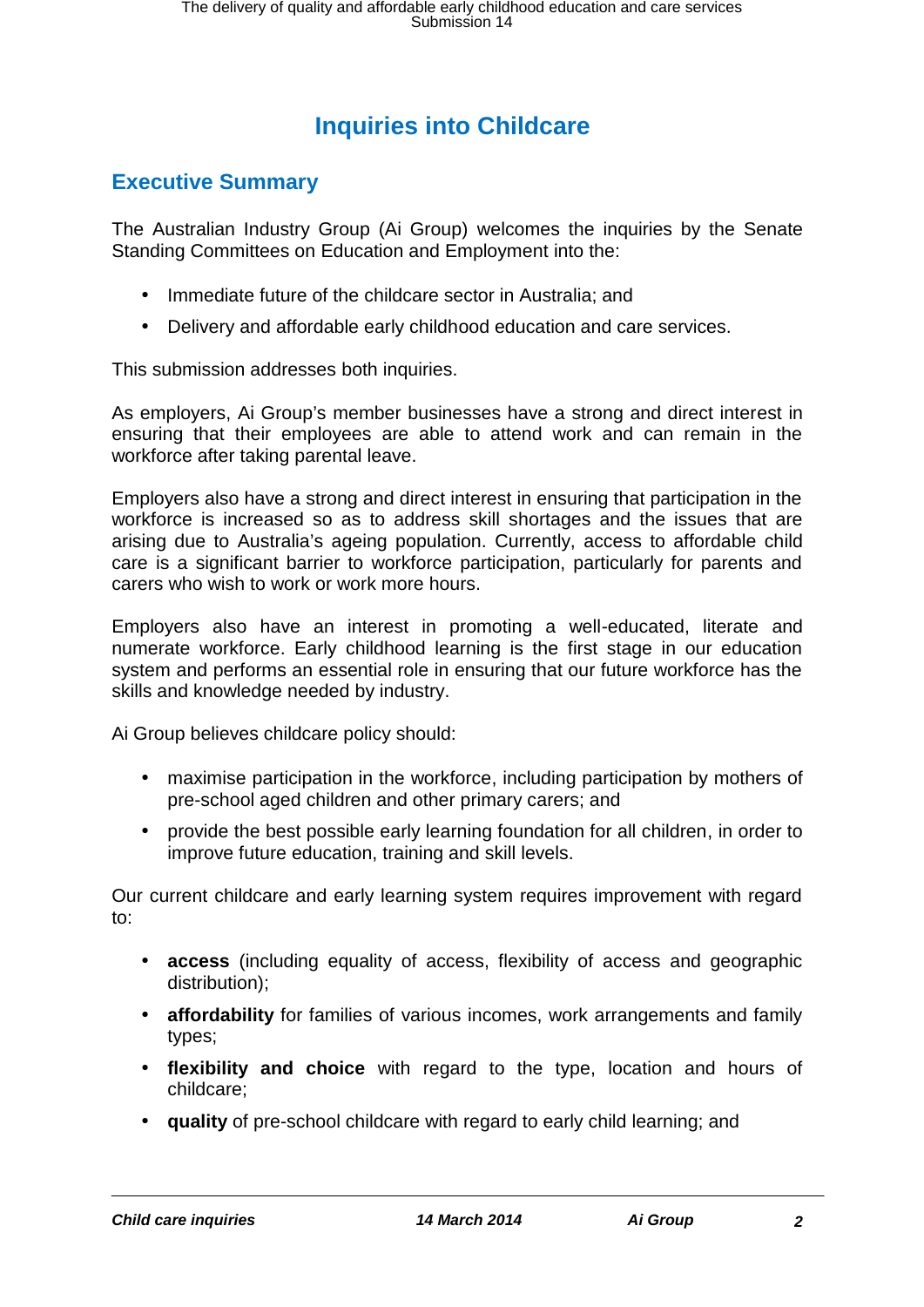**fiscal sustainability,** with regard to the security, viability and efficiency of funding arrangements for individual childcare providers and for the childcare system.

Ai Group recommends that:

- The current Child Care Rebate should be retained without means testing. The Rebate is an effective incentive for parents and carers to participate in the workforce, including returning to work after periods of parental leave.
- Ai Group supports a review of childcare infrastructure to extend childcare availability over non-standard hours, given the prevalence of employees working shifts, on weekends and at other non-standard hours.
- Consideration should be given to extending the current fringe benefits tax exemption for on-site employer provided childcare to cover situations where several companies are located in the same building or estate, and such companies have jointly establish a centre to provide childcare for the employees of the participating companies.
- The potential should be explored for the current suite of benefits and rebates to be extended to suitably qualified and registered in-home nannies, for those who need this form of childcare for work purposes.
- The Government's proposed 'gold plated' Paid Parental Leave (PPL) Scheme should be abandoned and the existing PPL Scheme retained, which would allow additional funding to be devoted to childcare measures.

## **The contribution that access to affordable, high quality child care can make to:**

## **a. Increased participation in the workforce, particularly for women**

The Productivity Commission's latest annual *Report on Government Services* (ROGS) for 2014 (released 28 Jan 2014) shows that access to suitable childcare continues to be a significant barrier to increased workforce participation for parents and especially for women with pre-school aged children. Indeed, the 2014 ROGS appears to show an increase in recent years in the number and proportion of children aged 12 years and under for whom their current childcare needs were not adequate; in 2008 an estimated 125,700 children aged 0 to 12 years required additional formal childcare and/or preschool (3.6% of all children in this age cohort), but this had increased to 598,000 children (16.4% of all children in this age cohort) in 2011. Around 615,000 children required additional formal childcare and another 400,000 required additional pre-school care (ROGS 2014, Table 3A.54).

In 2008, 46.9% of this unmet childcare requirement (affecting the families of 58,900 children aged 12 years or under) was due to work-related reasons including 'work, 'looking for work' and 'work-related study or training'. In 2001, this unmet demand for childcare due to work-related reasons had increased to 51% of all unmet childcare needs, affecting the families of 305,800 children (ROGS 2014, Table 3A.55). This means that as of 2011, the families of at least 300,000 Australian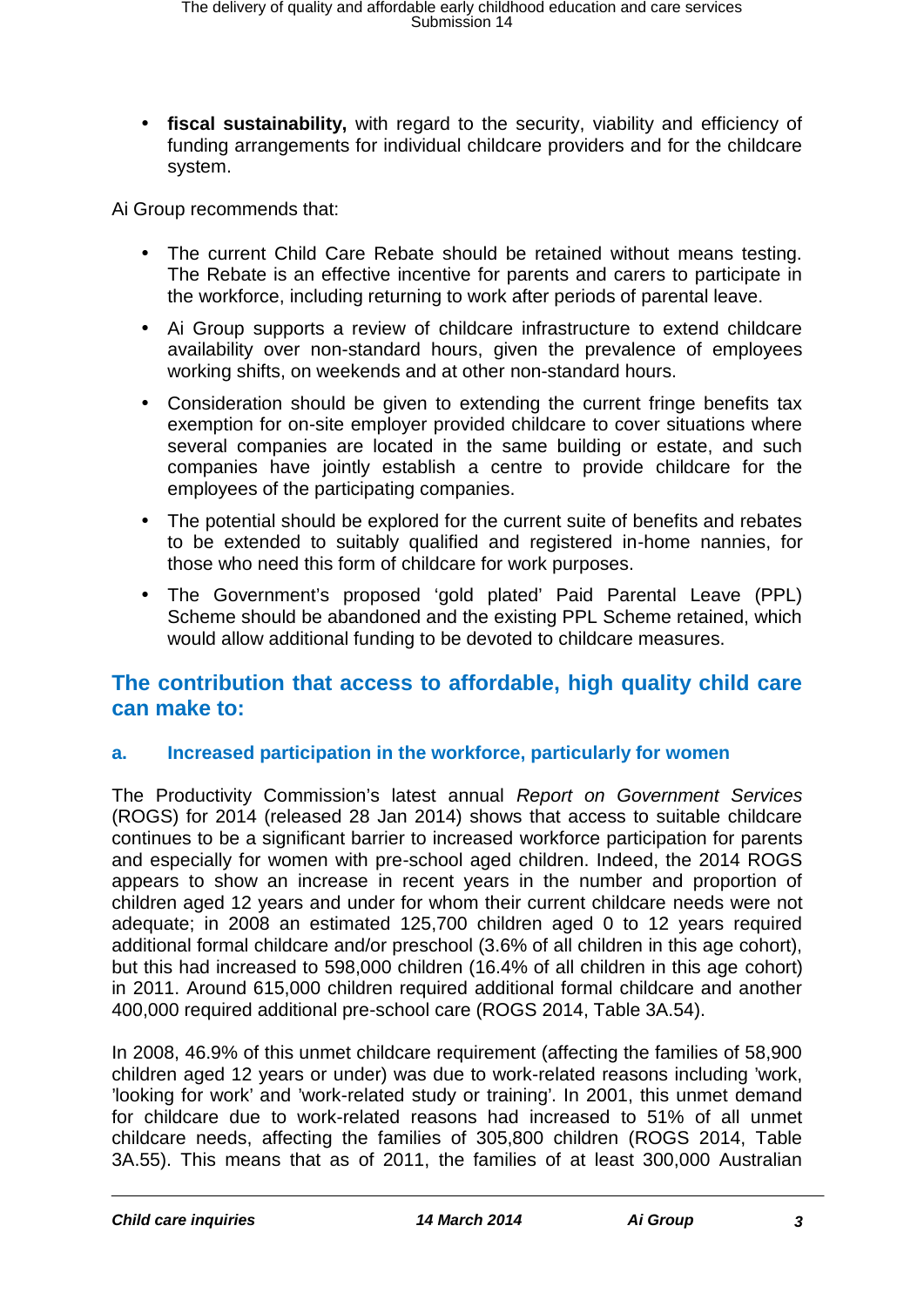children were not able to participate in work or work-related study to the full extent that they desired due to lack of access to adequate and suitable childcare. In 2011, 24.5% of all families with unmet childcare needs said this was because the existing childcare was 'too expensive' (ROGS 2014, Table 3A.56).

Further data estimating the extent of the problem of inadequate childcare in relation to workforce participation is provided in the ABS publication *Barriers and Incentives to Labour Force Participation, Australia, July 2012 to June 2013* (Cat No. 6239.0, Nov 2013). These data show that in the 12 months to June 2013:

- 2.2 million people (around 18% of our total workforce) wanted a job or wanted to work more hours (that is, they were unemployed or underemployed) and were available to start work or to work more hours within the next four weeks. 1.2 million of these people were however, not actively looking for work, with 'caring for children' (followed by 'studying') cited by 175,900 people as their main reason for not actively looking for work or looking for more work hours (the single most commonly cited reason). That is, they wanted to work or to increase their work hours in the next four weeks but were unable to even look for work due to their childcare responsibilities. 90% of this group were women and 21% of them said that childcare costs were their main barrier to seeking work. 17% said no childcare was available near them and 14.5% said their children were in the wrong age group for the childcare that was available (see Table 1 below).
- A further 452,400 people in this ABS survey said they wanted to work or to increase their work hours but were not available to do so within the next four weeks. 111,500 (24.6% of those who were not available) of this non-available group said that 'caring for children' was their main reason for not being available. These 111,500 people who could not work for childcare reasons accounted for 65% of the 170,600 people in this 'unavailable' group who had children under 15 years of age. 91% of the 111,500 people not available due to childcare barriers were women. 10% said childcare was too expensive for them to look for work while 16% said no childcare was available near them. Another 28% said their children were in the wrong age group for the childcare that was available (see Table 1 below).
- In total, this ABS survey found that 287,400 people wanted to work or to increase their work hours but were unable to do so due to their childcare commitments, in the year to June 2013. Indeed, childcare was one of the most widespread barriers to more employment, cited by 17% of all people who wanted to work or wanted more hours but were unable to do so or unable to look for work. Specific childcare barriers included the expense of childcare (the main barrier for 16%) and lack of locally available places (the main barrier for 17%). 90% of those who were locked out of work or who not able to increase their work hours due to childcare were women.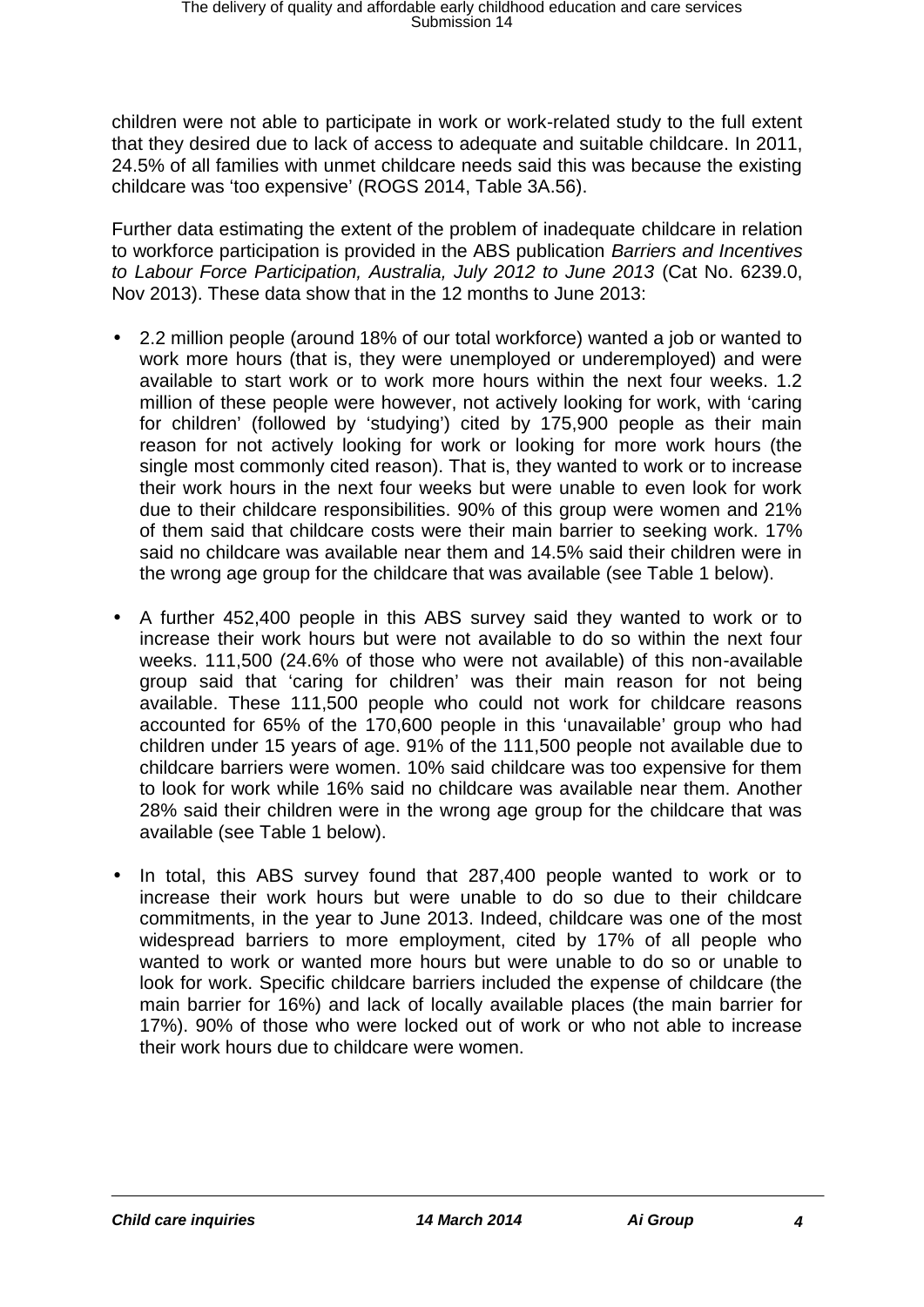### **Table 1: Persons aged 18 years and over who want a job or want to work more hours, June 2013**

| '000 persons                                                                                | Male  | Female | <b>Persons</b> |
|---------------------------------------------------------------------------------------------|-------|--------|----------------|
| Available to start work or more hours within four weeks but not looking for work/more hours |       |        |                |
| Main reason for not looking $=$ caring for children                                         | 17.5  | 158.4  | 175.9          |
| Childcare not available/booked out/not local                                                | -     | 31.2   | 31.2           |
| Childcare too expensive<br>۰                                                                |       | 34.4   | 37.8           |
| Children too old/young for available childcare                                              |       | 21.4   | 25.6           |
| Had children aged less than 15 years                                                        |       | 337.6  | 438.5          |
| Total not looking for work/more hours                                                       | 430.7 | 797.6  | 1,228.3        |
| Not available to start work or more hours within four weeks                                 |       |        |                |
| Main reason for not available $=$ caring for children                                       | 9.7   | 101.8  | 111.5          |
| Childcare not available/booked out/not local                                                |       |        | 16.6           |
| Childcare too expensive                                                                     |       |        | 10.7           |
| Children too old/young for available childcare<br>۰                                         |       |        | 28.0           |
| Had children aged less than 15 years                                                        |       |        | 170.5          |
| Total not available for work/more hours in four weeks                                       | 175.9 | 276.5  | 452.4          |

Source: ABS 6239.0, *Barriers and Incentives to Labour Force Participation, Australia, July 2012 to June 2013* (Nov 2013). Tables 4 and 5.

## **The current and future need for childcare in Australia, including consideration of the following:**

## **a. Hours parents work or study, or wish to work or study**

The opportunity for parents and carers to work their desired hours is often made possible by the needs of their employer. In Ai Group's experience, many employers who operate outside standard business hours face difficulties in recruiting and rostering employees who have no or limited access to either formal or informal child care. We make further comment on this below in sub-paragraphs (b) and (f).

Ai Group notes that 'non-standard' work hours are becoming more common across the economy as we move toward more employment in the services industries such as healthcare and retail that have longer and more variable operating hours. ABS data indicates that as of November 2009 for example, 31% of all employees across the Australian economy (excluding self-employed owner operators) 'usually work on weekends' as of Nov 2009<sup>1</sup>. This included 30.1% of employees who 'usually work on both weekends and weekdays' plus 0.1% who 'usually work on weekends only'. In 2009, 16.4% of all employees usually work on Saturday (one in six) while 9.6% (almost one in ten) usually work on Sunday. This high proportion suggests that although we might like to think of weekend work as 'non-standard', it is in fact a standard work arrangement for around a third of the Australian workforce (not including self-employed owner-operators, who have higher rates again).

<sup>1</sup> Source: ABS *Working Time Arrangements*, 6342.0, data to Nov 2009, released May 2010.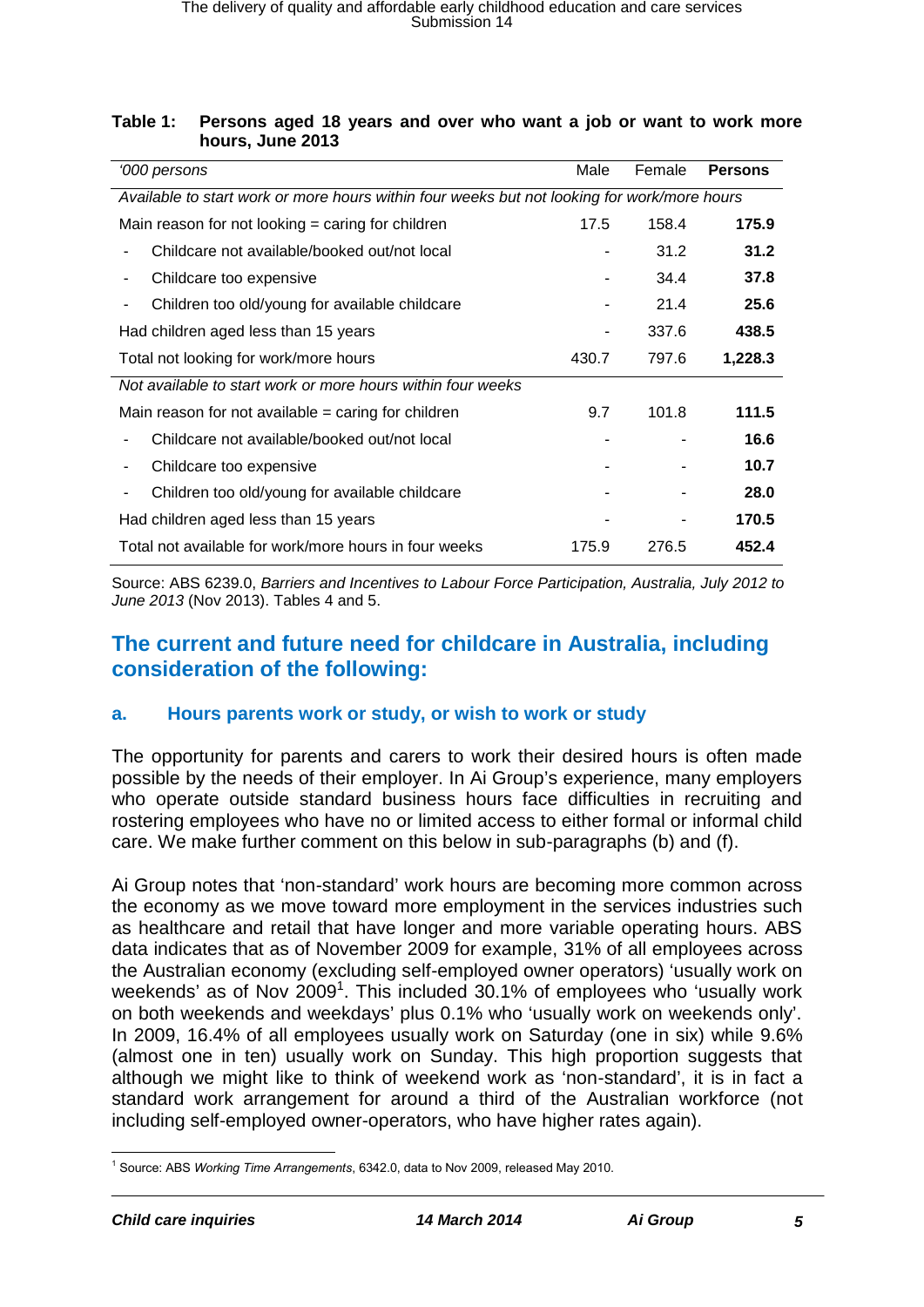Industry-level data indicates that in terms of the number of employees affected, regular weekend work arrangements are most common in health and welfare services (Australia's largest employing industry), retail trade (Australia's second largest employing industry),arts and recreational services, utilities and accommodation and food services. This reflects the need for 24 hours per day and/or seven days per week activity in these industries. These industries are also among the ones that employ the largest numbers and proportions of female workers, many of whom require childcare in order to work.

## **b. The particular needs of rural, regional and remote parents, as well as shift workers**

Employers in remote, rural and regional areas generally have a smaller labour market from which to recruit and retain skilled staff. This is not helped where regional businesses cannot find skilled employees because of the shortage of appropriate and affordable childcare that would otherwise assist such employees to work.

In Ai Group's experience, some regional and smaller employers have, as a last resort to the shortage of appropriate and affordable childcare, allowed employees to bring children to the workplace. This is notwithstanding that the employer's work site may not be appropriate or entirely safe for the care of children.

Under workplace health and safety laws, employers have a duty of care to all employees, contractors and visitors on site, and this would include children. Therefore while these informal on-site care arrangements may satisfy the immediate needs for employers and employees, they are not always a sustainable, safe or appropriate solution to both a skills and childcare shortage in regional areas.

Our comments in relation to shiftworkers and others with variable work hours are in sub-paragraph (f) below.

## **c. Accessibility of affordable care**

Data from the PC *ROGS* 2014 and from the ABS *Barriers and Incentives to Labour Force Participation* show that childcare affordability is a major barrier to participating in work or to increasing work hours for many women and for some men (see 1(a) above). The PC ROGS 2014 shows that even after subsidies are taken into account, the out-of-pocket costs of childcare for families with 1 child in full time centre-based long day care ranged from 7.4% of weekly disposable income in Queensland up to 13.9% in the ACT in 2013, depending upon the family's gross annual income (see Table 2 below). Further detail on the weekly and hourly costs of childcare by type and location are available from the PC *ROGS* 2014.

As a general principle, Ai Group supports Government measures aimed at making childcare more affordable and accessible for working parents. Business benefits from better childcare by recruiting from a larger labour market pool of skilled and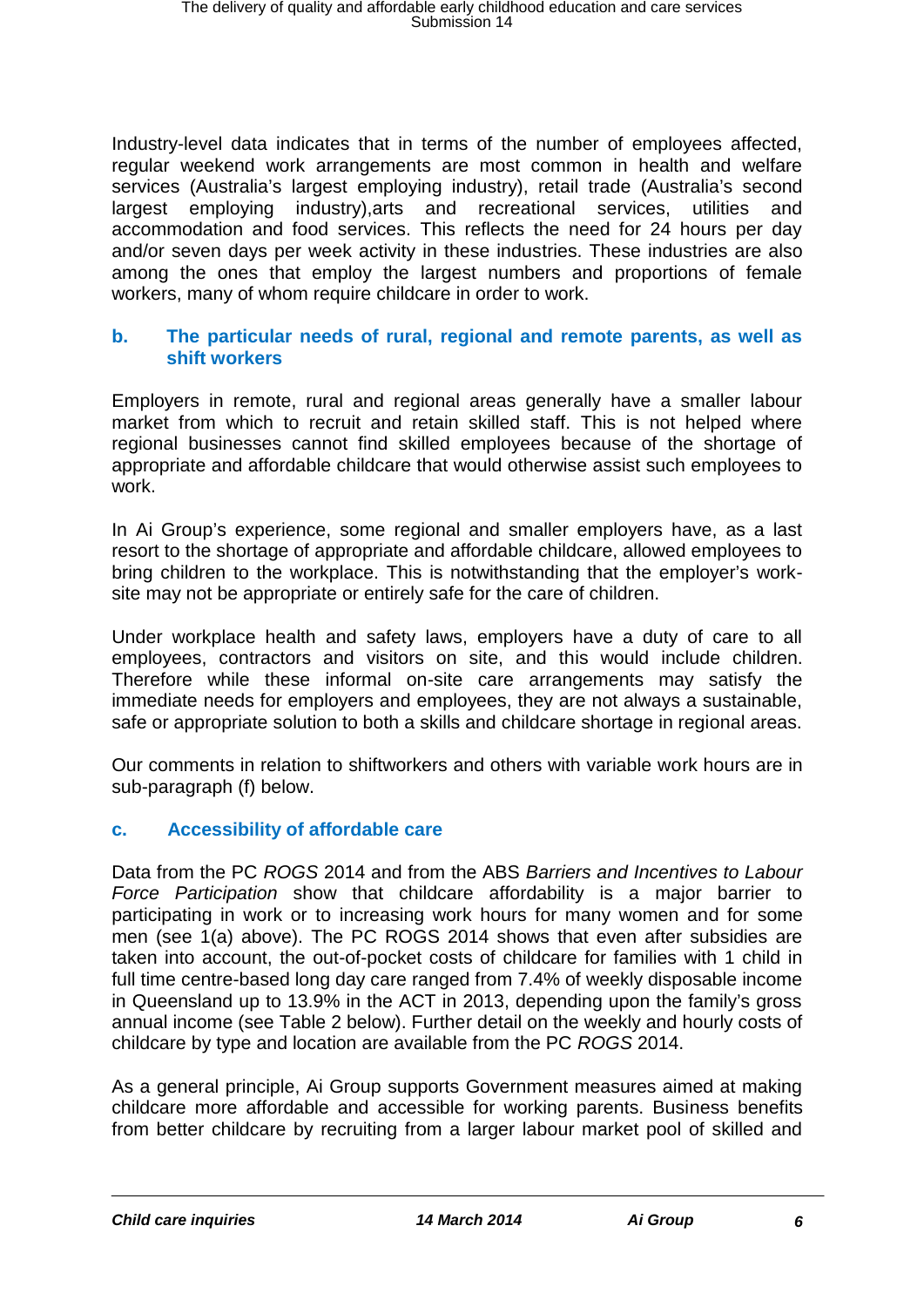experienced potential employees and by retaining their existing trained employees after such employees have been on parental leave.

| J.                   |            |      |      |           |           |      |            |      |      |
|----------------------|------------|------|------|-----------|-----------|------|------------|------|------|
|                      | <b>NSW</b> | Vic  | Qld  | <b>WA</b> | <b>SA</b> | Tas  | <b>ACT</b> | NT   | Aust |
| One child in care    |            |      |      |           |           |      |            |      |      |
| \$35 000             | 10.0       | 9.7  | 7.4  | 10.2      | 7.9       | 7.6  | 13.8       | 8.6  | 9.1  |
| \$55 000             | 9.5        | 9.3  | 7.4  | 9.7       | 7.8       | 7.5  | 12.7       | 8.4  | 8.8  |
| \$75 000             | 9.2        | 9.1  | 7.5  | 9.4       | 7.9       | 7.6  | 12.8       | 8.3  | 8.6  |
| \$95 000             | 8.9        | 8.8  | 7.5  | 9.1       | 7.8       | 7.6  | 13.1       | 8.1  | 8.4  |
| \$115 000            | 9.8        | 9.6  | 7.7  | 10.1      | 7.9       | 7.7  | 13.7       | 8.4  | 8.9  |
| \$135 000            | 10.5       | 10.3 | 8.3  | 10.7      | 8.7       | 8.4  | 13.9       | 9.3  | 9.7  |
| Two children in care |            |      |      |           |           |      |            |      |      |
| \$35 000             | 16.4       | 16.2 | 12.2 | 16.8      | 13.8      | 13.6 | 23.2       | 14.4 | 14.9 |
| \$55 000             | 15.5       | 15.4 | 12.0 | 15.9      | 13.3      | 13.2 | 21.3       | 13.9 | 14.3 |
| \$75 000             | 15.5       | 15.3 | 12.4 | 15.8      | 13.6      | 13.5 | 20.5       | 14.0 | 14.4 |
| \$95 000             | 14.8       | 14.7 | 12.2 | 15.0      | 13.2      | 13.1 | 20.2       | 13.6 | 13.9 |
| \$115 000            | 16.1       | 16.0 | 13.7 | 16.5      | 14.6      | 14.5 | 23.6       | 15.0 | 15.2 |
| \$135 000            | 18.7       | 18.6 | 14.7 | 19.2      | 16.2      | 16.1 | 25.4       | 16.8 | 17.3 |

### **Table 2: Out-of-pocket costs of child care for families with 1 or 2 children in full time centre-based long day care, % of weekly disposable income, by gross annual family income, 2013, after subsidies**

Source: PC, ROGS 2014 Table 3A.57 (Department of Education (unpublished) administrative data collection).

Given the very high levels of current out of pocket costs relative to incomes, even after subsidies and the high numbers of potential workers citing childcare costs as a barrier to increased workforce participation (see discussion at 1(a) above), Ai Group supports the retention of the childcare rebate that is currently available to all parents with work or study commitments. Ai Group does not believe that this rebate should be means tested for equity reasons or needs to be means tested for budgetary reasons, because the current maximum cap on individual payments (\$7,500 per child per year) places an effective ceiling on the total potential cost of the rebate program. The maximum rebate cap also means that higher earning parents who typically use more expensive childcare do not tend to be reimbursed as much of their total childcare costs as do those on lower incomes. Ai Group is concerned that any move to introduce means testing for this rebate would, in practice, introduce yet another effective tax distortion for working parents, and create a disincentive for parents to work or to increase their work hours once they get near to the means testing thresholds, at whatever level they are set.

Ai Group does not support the current proposal for a 'gold-plated' PPL scheme that will likely benefit only some families and only some businesses. Ai Group members confirm that for most if not all businesses, it is access to childcare rather than the generosity of the national PPL scheme (which currently provides 18 weeks of paid maternity leave to all working new mothers) that is the main impediment to greater workforce participation among working parents.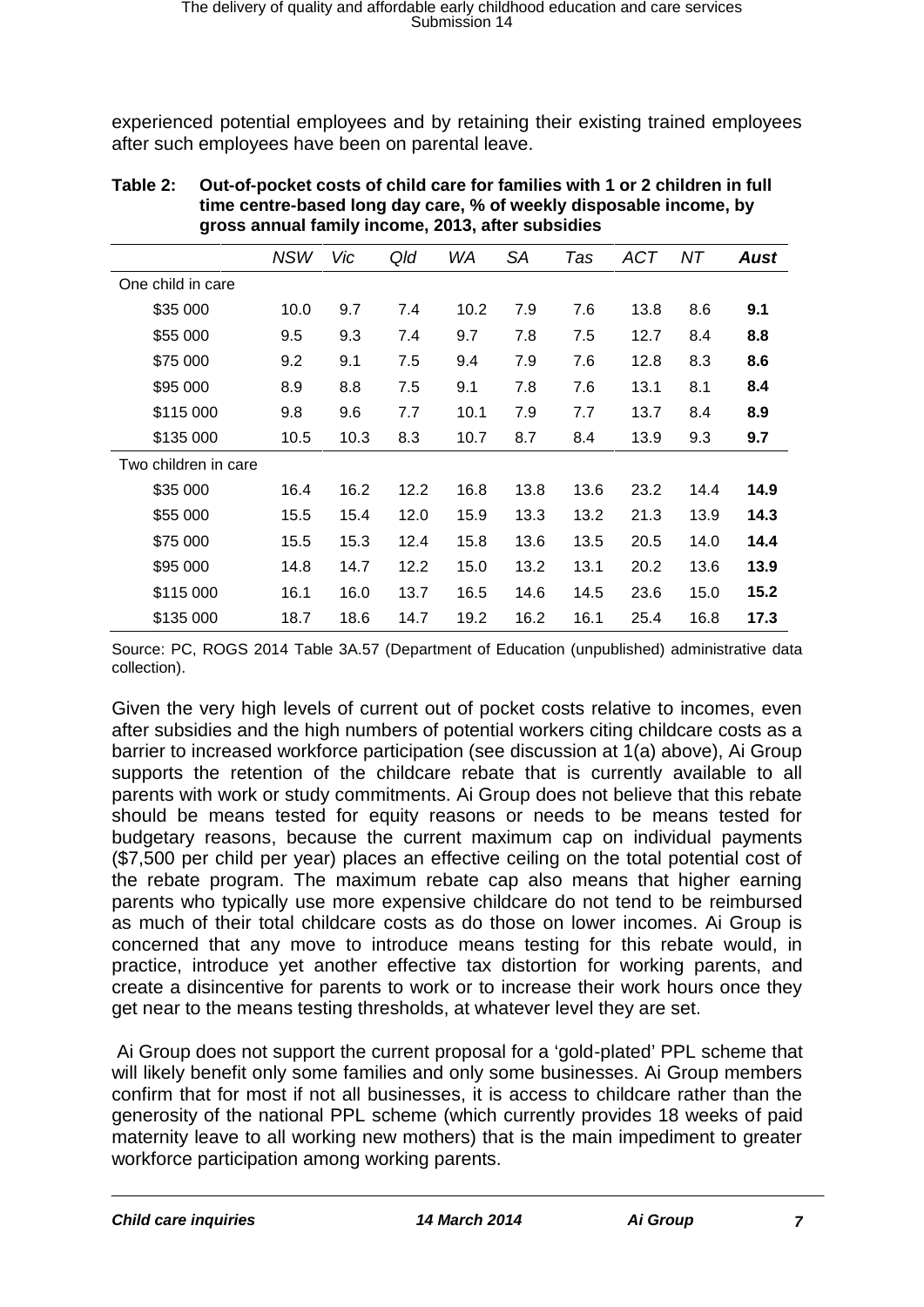Ai Group also remains opposed to the proposal to impose a levy Australia's large businesses to partially finance the proposed PPL as it would detract from business investment and their contributions to growth and employment. Any additional government funding that becomes available should therefore be directed into additional childcare support rather than into additional PPL entitlements.

## **d. Types of childcare available including but not limited to: long day care, family day care, in home care including nannies and au pairs, mobile care, occasional care, and outside school hours care**

Ai Group supports a variety of childcare types and childcare providers in recognition of the wide variety of differing family circumstances, working patterns and the increasing need for flexibility in the hours and the locations of childcare provision.

Ai Group recommends the exploring of extending current childcare benefits and rebates to in-home childcare (such as suitably qualified and accredited nannies employed by individual families or small groups of families) for those families that need in-home care for work purposes. Any such extension to current arrangements would need to ensure that the in-home care that is funded is of a suitable standard and addresses other childcare objectives with regard to pre-school learning outcomes. It would need to be safeguarded for example, with strong registration and eligibility criteria for both the families using in-home childcare and the nannies who provide it (for example, by making it clear that any Government funded childcare provider cannot also provide cleaning or other paid home services at the same time, or ensuring only families who need such in-home care for work or study purposes receive funding for it).

Ai Group notes that businesses have employees who rely heavily on before and after school care. The current shortage in before and after school care vacancies, particularly in metropolitan areas and suburbs, places pressure on both employees and the resources of business to accommodate early finish times. Limited availability during school holidays is also an issue in some locations, with some school holiday programs offering services for some but not all of the school holiday dates (e.g. many are not available for all of January).

## **e. The role and potential for employer provided child care**

The provision of formal on-site childcare by employers to their employees can enable employers to more easily attract and retain experienced and qualified employees. However, the employers providing on-site child care are relatively few and tend to be large companies.

The majority of Australian employers would not find it viable, or logistically possible to provide on-site childcare to their employees, notwithstanding the benefits that such care would offer in recruiting and retaining staff.

Many employers whose primary business is in an industry other than the childcare industry would find it difficult and costly to operate a childcare centre. The costs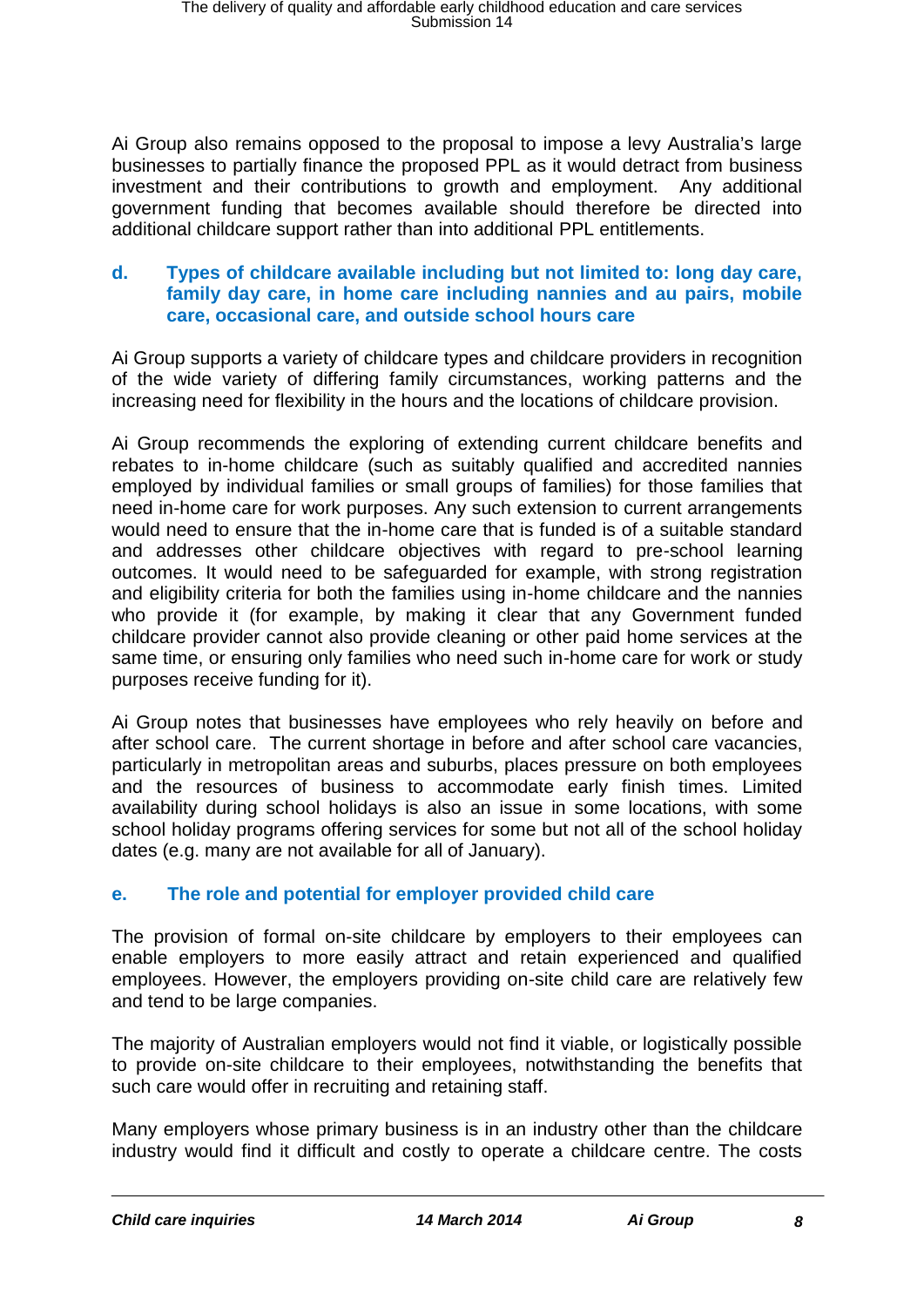would include management time, compliance costs associated with childcare and safety regulations, insurance costs, property / leasing costs, finance costs, recruitment costs, training costs, and many others.

Also, many employees prefer to use childcare centres closer to home to more easily enable both parents to drop off and collect children. Childcare centres at one parent's workplace place the responsibility of dropping off and collecting the child upon one parent. This situation would not be ideal for many families with two working parents.

The problems of informal on-site childcare at an employer's workplace are identified above in sub-paragraph (b).

The current fringe benefits tax exemption for on-site employer provided childcare has been in place since 1986 but the take up rate has been extremely low given the very tight eligibility criteria. Ai Group recommends that consideration be given to extending the exemption to cover situations where several companies are located in the same building or estate, and such companies decide to jointly establish a centre to provide childcare for the employees of the participating companies.

## **f. Usual hours of operation of each type of care**

The current availability and accessibility of childcare does not meet the operational requirements of many Australian businesses and their ability to recruit and retain staff.

The usual operating hours of childcare centres and long waiting lists for availability contribute to the difficulties faced by businesses and their employees.

The following working patterns are common within businesses, but are not supported by current accessibility and availability levels of childcare:

**i) Permanent and rotating shift work** involving early morning shifts, afternoon shifts and night shifts that may span over 24 hours per day, 7 days per week. These patterns are common for businesses in the manufacturing, transport, utilities and emergency services industries. Employers in these industries have difficulty in devising equitable and efficient rosters, and meeting operational requirements, where employees have no or limited access to informal or formal childcare at the required times.

**ii) Weekend and public holiday work**. Many businesses operate on weekends and public holidays. The employees of these businesses have limited options in accessing formal childcare over these periods, causing operational difficulties for employers. As noted above, the rise of services employment such as healthcare and retail means that 30% or more of Australian workers now work on weekends as part of their normal rostered week.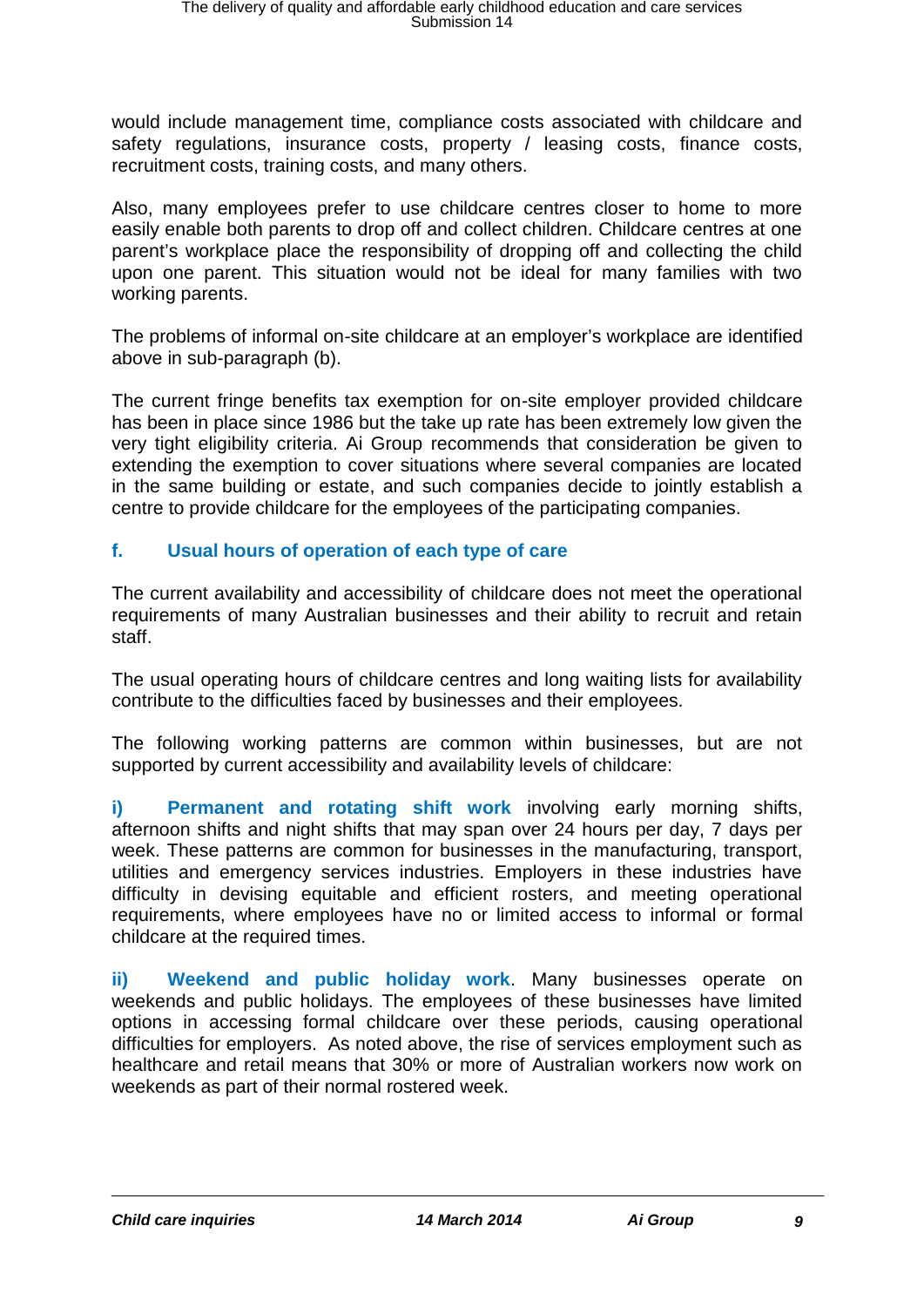While some employees may choose not to use childcare as a form of care on weekends, we support more flexible childcare hours to provide employees and businesses with options, particularly where weekends form part of a working week for some families, or for sole parent families with limited access to informal childcare arrangements.

**iii) Unscheduled early morning hours or evening hours associated with the nature of professional, managerial and other work, including work required travel**. In such cases, childcare centres generally do not accommodate early starts or late finishes for employees, placing pressure on employees and businesses.

**iv) Irregular, less predictable hours or short-term contract hours associated with project work, seasonal work or temporary peaks of production**. The cost of formal care through childcare centres (e.g. long day care) is generally charged on a daily basis limiting the shorter use of formal care, for example, on an hourly basis. Further, the extensive waiting periods for available places at long day care centres often means that employees who work as contractors, or for short unexpected periods have difficulty finding care when they need it. Businesses are adversely impacted by these constraints on employees when important projects or work is required at little notice. ABS data indicate that 37% of all employees across the Australian economy (excluding self-employed owner operators) 'had hours that varied weekly or they were usually required to be on call or standby' as of Nov 2009. In the same ABS survey in 2009, 41.5% of all employees were able to negotiate their work hours with their employer and 39.3% of employees were able to work extra hours as time in lieu for time taken off. Of the 37% of employees with variable work hours, over 35% were given four weeks or more notice of their work schedule, 30% were given one to four weeks' notice and 34% were given less than 1 week's notice of their work schedule (another 1% reported they had a variable notice period).

**v) Job-share arrangements for part-time employees (commonly parents returning to work from parental leave)** whereby nominated days are required of employees for an effective job-share arrangement, but childcare availability on such days may not be available. This limits an employer's ability to accommodate job share arrangements for parents returning to work part-time.

**vi) Off-site remote work requiring travel**, for example, fly in - fly out work, is generally not supported by current levels of formal childcare infrastructure. Retaining and attracting skilled employees for remote work is therefore from a limited labour market.

Ai Group supports a review of childcare infrastructure to enable business to more easily attract and retain skilled and experienced employees. The increasing operational demand for skilled work over non-standard hours is placing considerable pressure on both businesses and employees. The extension of childcare availability over non-standard hours is a measure Ai Group would support to increase participation in the workforce and to enable employees to more effectively meet work and family responsibilities.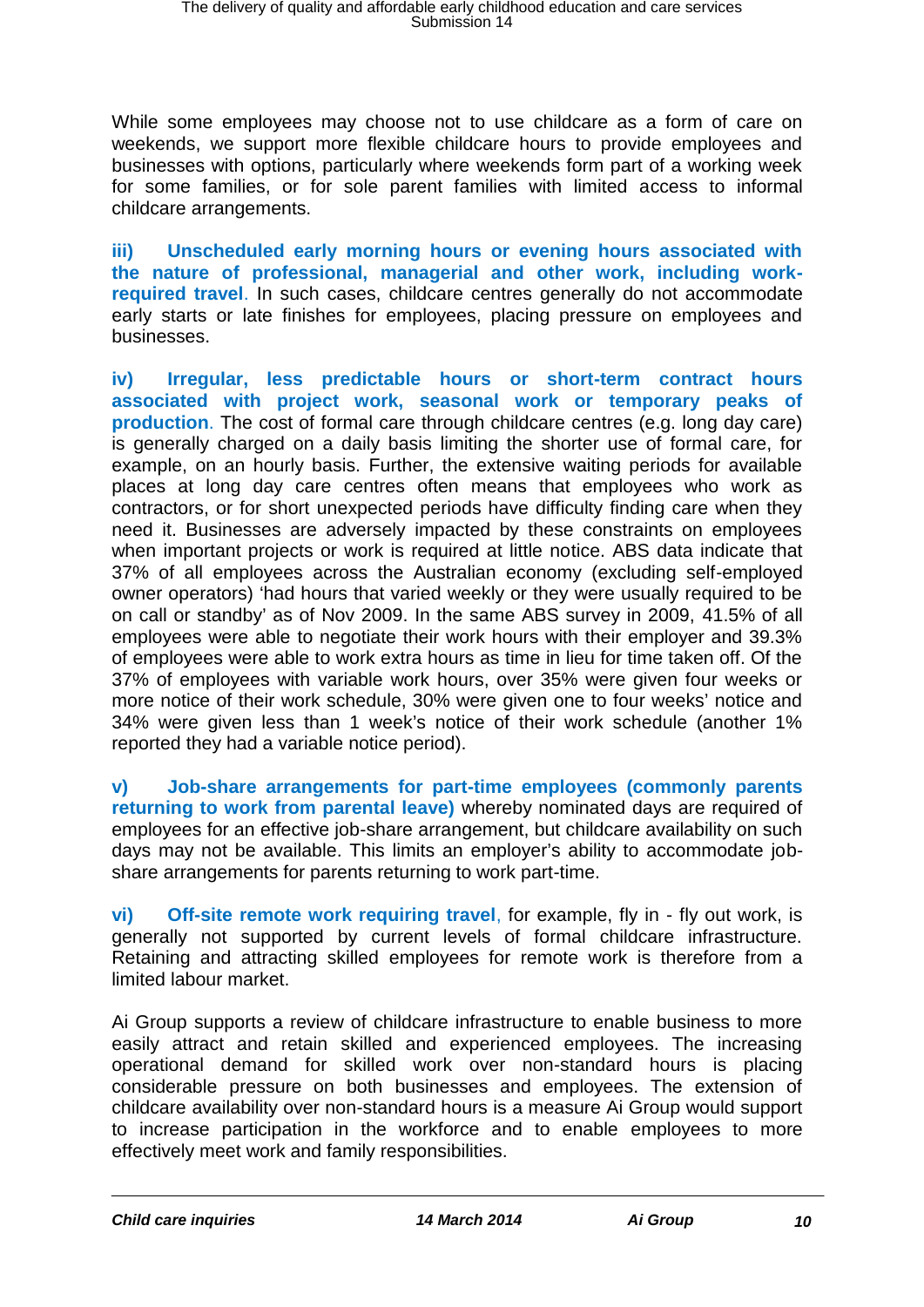## **g. The out of pocket cost of childcare to families**

Data from the PC *ROGS* 2014 and from the ABS *Barriers and Incentives to Labour Force Participation* show that childcare affordability is a major barrier to participating in work or to increasing work hours for many women and for some men, even after childcare subsidies are taken into account (see 1(a) and 2(c) above).

Australian businesses benefit from retaining skilled, trained and experienced employees following periods of parental leave. Ai Group notes that a significant factor in determining whether employees return to work after a period of parental leave is the cost of childcare relative to income earned on the employee's return. The cost of childcare should be affordable to employees, enabling them to return to work if they choose.

## **h. Rebates and subsidies available for each type of care**

Ai Group supports measures that make childcare more affordable and therefore make returning to work after parental leave easier for employees. We also support the ability of parents to choose from a range of childcare types and providers to suit their needs.

While the Child Care Benefit and Child Care Rebate are available for care through registered child care centres, we note that families who choose to employ nannies in their own homes are not entitled to such rebates. With some inner city childcare centres charging up to \$160 per day per child, home-based nannies may be a viable alternative for families with more than one child requiring care or requiring extended or 'non-standard' childcare hours (e.g. for shift workers). One-on-one home-based childcare through nannies may also be more suitable for working parents of children with special needs, although we note that separate funding for care is often available in these cases.

Ai Group therefore recommends that these Inquiries explore the potential for the current suite of benefits and rebates to be extended to suitably qualified and registered in-home nannies, for those who need this form of childcare for work purposes.

### **l. Interactions with relevant Australian Government policies and programmes.**

The Government should not review childcare arrangements without regard to other existing or foreshadowed policies and programs that relate to parental leave and income payments.

We note that the Government's proposal to expand the existing PPL scheme will provide funding to families who have very young children, notwithstanding that there is a government-funded PPL scheme already in place, on top of which many larger businesses provide their own additional PPL scheme to eligible employees.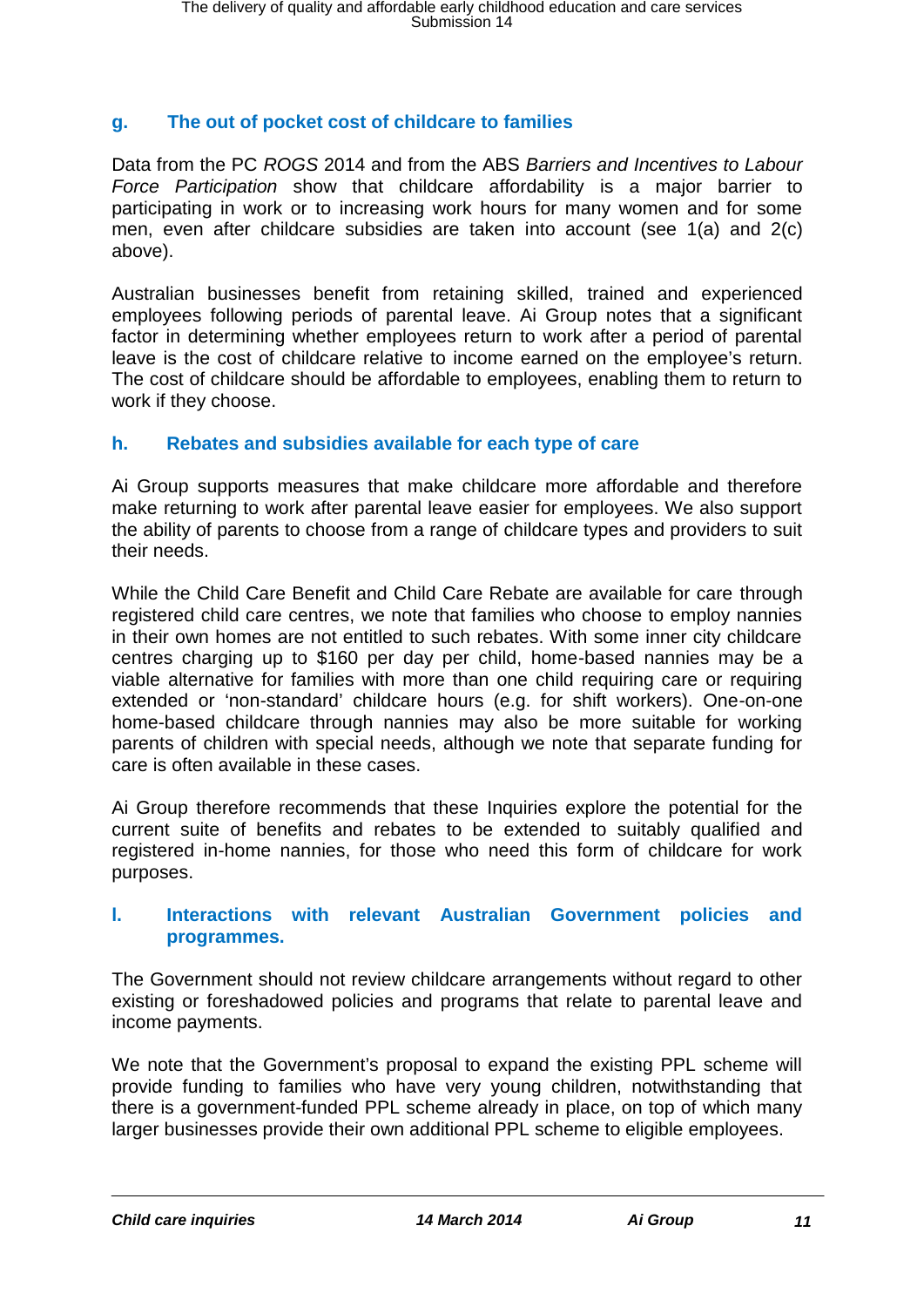The idea that 3,000 companies will be required to fund a scheme for the whole community is unfair. It would undoubtedly have adverse flow-on effects across the whole economy through higher prices and reduced investment. The existing PPL Scheme which provides 18 weeks' pay at the level of the National Minimum Wage was introduced with the support of Ai Group and is working well.

Ai Group believes that the broader community, including the business community, will be better served if any available additional funding is devoted to childcare provision rather than to an expanded government PPL scheme. This is because working parents incur substantial child care costs over a very long period of time (typically up until high school age) after returning to work. Government-funded PPL can only ever be available for a short time at the beginning of this period and can only ever help with the beginning of the typical family's childcare costs. Ai Group believes there is a clear benefit for both business and families in making childcare more accessible and affordable for all employees, even if that must come at the expense of other, related Government programs such as an enhanced PPL scheme, due to budgetary constraints.

## **Wage rates for childcare workers**

The wage rates for employees in the early childhood sector, including long day care and pre-school are the subject of current applications before the Fair Work Commission (FWC) (C2013/5139 & C2013/6333) in an Equal Remuneration Case.

The union parties representing employees, United Voice and the Independent Education Union of Australia, are applying for orders to increase the minimum wage rates of childcare employees by between 39.5% and 79.5%. The applications are made under the equal remuneration provision of the *Fair Work Act 2009 (Cth).* These provisions enable the FWC to increase rates of pay for employees if the Commission is satisfied that there is not equal remuneration for work performed by the employees when compared with other work of equal or comparable value. The union parties are arguing that long-day care and pre-school employees do not receive equal remuneration compared with other work of equal or comparable value, because the work they perform is largely performed by women and undervalued.

Ai Group is heavily involved in the proceedings and is opposing the unions' application. In Ai Group's view the unions are misusing the equal remuneration provisions of the *Fair Work Act* to obtain a very large general wage increase across an entire industry.

If the FWC grants the unions' application, significant concerns would arise regarding how the increase would be funded. It is likely that any increase to childcare labour costs would be passed on to families.

Ai Group has highlighted above the impact that the lack of affordable childcare is having on Australian parents who want to return to work, or work longer hours. Further increases to the cost of childcare would strengthen the barrier to workforce participation for employees who care for children, many of whom are women.